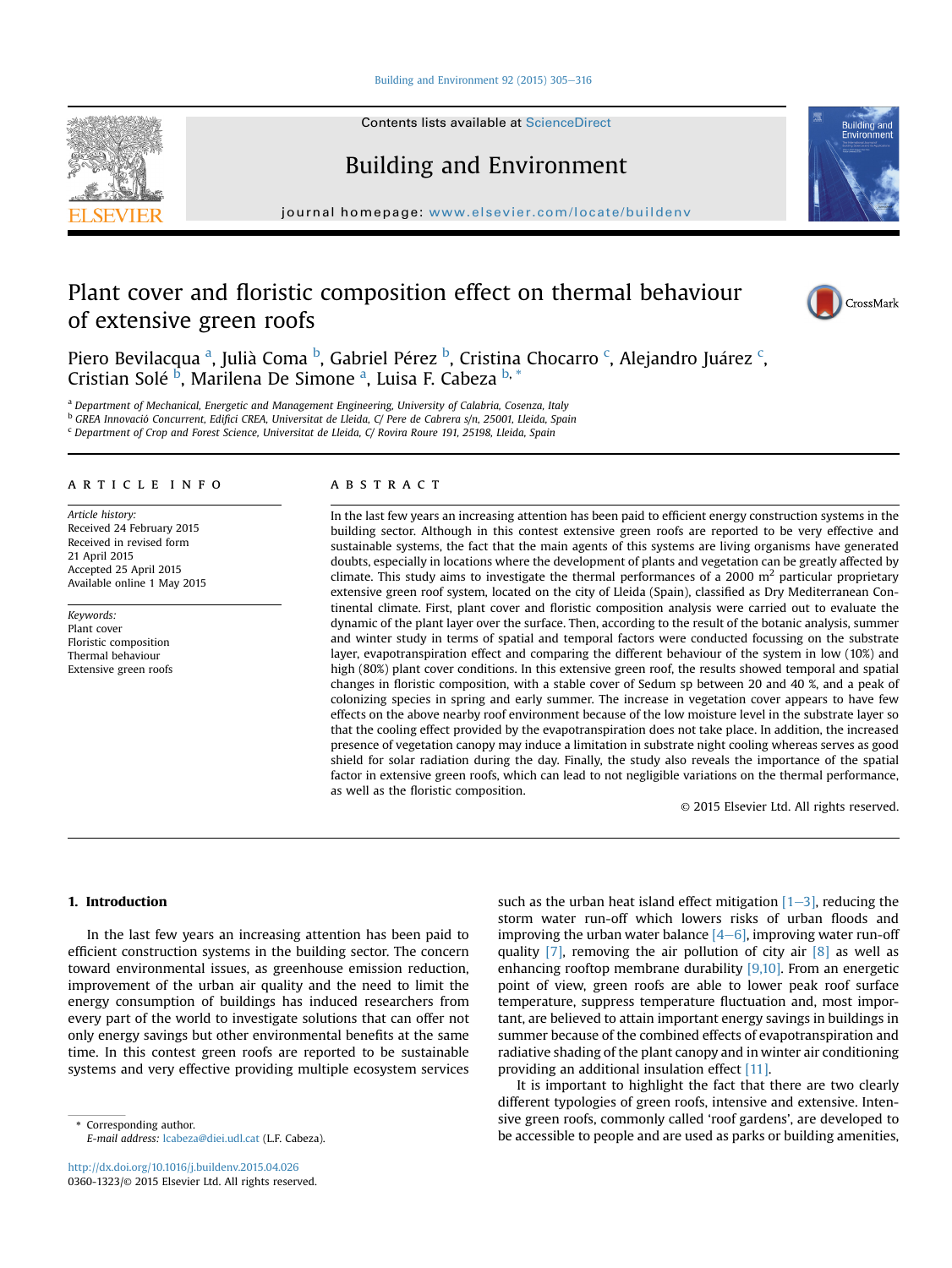and are characterized by higher investment and maintenance requirements. Plant selection for intensive green roofs ranges from ornamental lawns, to shrubs, bushes and trees, which affect the weight, build-up heights and costs of the roof garden. In contrast, extensive green roofs are not designed for public use and are mainly developed for not only for aesthetic but for ecological benefits. They are distinguished by minimal maintenance requirements  $(1-2$  times per year) and plants selected tend to be of the low maintenance and self-generative type [12]. A typical extensive green roof is made of several layers, from the bottom to the top: an anti-root and waterproof barrier often combined in a single layer, drainage and water storage layer, fabric filter, and growing media with vegetation [13].

Moreover, referring to the energy performance, green roofs has been studied according to different approaches by different researchers. Some performed simulations in order to obtain the annual or seasonal achievable energy savings. Others reported experimental analysis and results in terms of effect on the outdoor air temperature and the vertical temperatures across the different layers, often comparing with a reference roof.

Getter KL et al. [14] by means of an experimental set-up quantified the thermal properties of an inverted extensive green roof versus traditional gravel ballasted inverted. They found out that the green roof can cause reduction in temperatures of  $5^{\circ}$ C in autumn with similar variation in spring. The most significant finding was that the peak temperature differences between gravel roof and green roof in summer showed a maximum of 20 $\degree$ C. Another study conducted by Teemusk and Mander [9] in Estonia compared the temperature regime of a light weight aggregates based roof garden with a modified bituminous membrane roof in different season. The results of their study revealed that a 100-mm-thick substrate layer of the roof garden can decrease the temperature fluctuations significantly in summer periods. Jim [15] investigated the passive cooling effect of green roofs in humid, tropical Hong Kong with reference to three vegetated plots and a bare control plot. The thermal performance of the three vegetation types demonstrated pronounced variations in air temperatures at different heights, surface temperature, and material temperature at different depths. The findings indicate the key role played by biomass quantity and structural complexity in moulding the passive cooling functions.

Santamouris et al. [16], using the thermal simulation program TRNSYS, found that the building cooling load of a nursery school building in Athens was reduced by between 6% and 49% with the installation of a green roof. Spala et al. [17] with the same simulation software reported a cooling load reduction for the whole building between 15% and 39% while 58% for the last floor. Moreover, the observed decrease of heating load was between 2% and 8% for the whole building and between 5% and 17% for the last floor of the building. Jaffal et al. [18] by coupling a green roof thermal behaviour model with a building code performed simulations for a single-family house with conventional and green roof in three different climates. Finally, the green roof reduces the total energy demand in all three studied climates. Reductions of 32% for the Mediterranean climate of Athens, 6% for the temperate climate of La Rochelle, and 8% for the cold climate of Stockholm were observed.

Usually in simulations the vegetation layer is defined by several characteristics: the most important are plant height, leaf area index (LAI), fractional cover, albedo, and stomatal resistance. However, it is necessary to bear in mind that, unless it is a pre-vegetated green roof system, the vegetation takes time to develop after being installed and that the plants may die and the roof may have no vegetation for a certain period of time [19]. Previous research studies have shown that a green roof covered with plants has a different thermal performance from a green roof without plants. The different thermal performances of green roof and bare substrate roof are due to the plants shading, transpiration, and wind shielding [20]. Another key factor in the performance of vegetated systems is the role of evapotranspiration of plants. It is believed that a wet green roof loses more heat through evapotranspiration than a dry green roof. Castleton et al. [11] and Feng et al. [21] demonstrated that, when growing medium is almost saturated in the water, evapotranspiration of the plants and soil system accounted for 58.4% of the solar gain. The study of Lazzarin et al. [22] revealed that the heat lost through evapotranspiration for a dry green roof is less than half of a wet green roof. They also concluded that the value of evapotranspiration differs for various climates. Likewise, the study revealed that the wet roof provides additional evapotranspiration.

According to these considerations from previous studies it is clear that plant layer becomes a key element in thermal dynamics of vegetated roofs. But in the case of extensive green roofs, that mean minimum maintenance and the use of native plants, under extreme climates, in terms of high temperatures and long drought periods, the final plant cover may differ considerably in reference to milder climates. Thus, in these extreme climates, usually characterized by large climatic variations between seasons, vegetation cover can also vary seasonally modifying the roof thermal performance.

As these long term dynamics can only be studied along the pass of time, data obtained in case studies from green roofs placed in real buildings can provide interesting information referring to the real behaviour of the roof.

This study aims to analyse the plant cover influence on the thermal behaviour of a 2000  $m<sup>2</sup>$  extensive green roof located in an office building at the city of Lleida (Spain) by comparing the results obtained in 2012 with a plant cover of 80% with those obtained in 2010 with a low plant cover of 10% [23].

In addition, the seasonal and spatial changes on the floristic composition and plant cover are analysed as well as the possible influence of those changes over the thermal behaviour of this extensive green roof, both in summer and in winter. Special attention to the thermal behaviour of substrate layer and the influence of the water content on this layer was taken.

## 2. Materials and methods

#### 2.1. Roof description

The 2000  $m<sup>2</sup>$  extensive green roof object of the study is a part of a refurbishment project located in the Gardeny Science and Technology Park in the city of Lleida (Spain) [24].

The extensive green roof system used, commercial type "ecological roof" [25], consists in the following layers: protection layer (geotextile felt), waterproofing layer, air/water chamber (plastic supports), filter layer (geotextile felt), insulation/drainage layer (slab with two layers, one for the insulation and other made with porous concrete), substrate layer and plant layer. As a particular characteristic of this system, the filter layer, by falling through the slabs joints, not only acts as filter avoiding the pass of substrate particles to the drainage layer but also allows the rise by capillarity of stored water to the substrate layer becoming it available for the plants [26,27]. In this particular project, the extensive green roof has two different types of top finish surfaces, not passable green areas and pedestrian areas finished with gravel (Fig. 1). In gravel areas, the vegetation and the substrate layer were replaced by a single 8 cm gravel layer.

The substrate used is compounded by a mix of mulch, made from decomposition and fermentation of various plant materials, coconut fibres, and fine recycled particles of gravels. The percentage of organic matter is 40% and the other 60% is mineral matter.